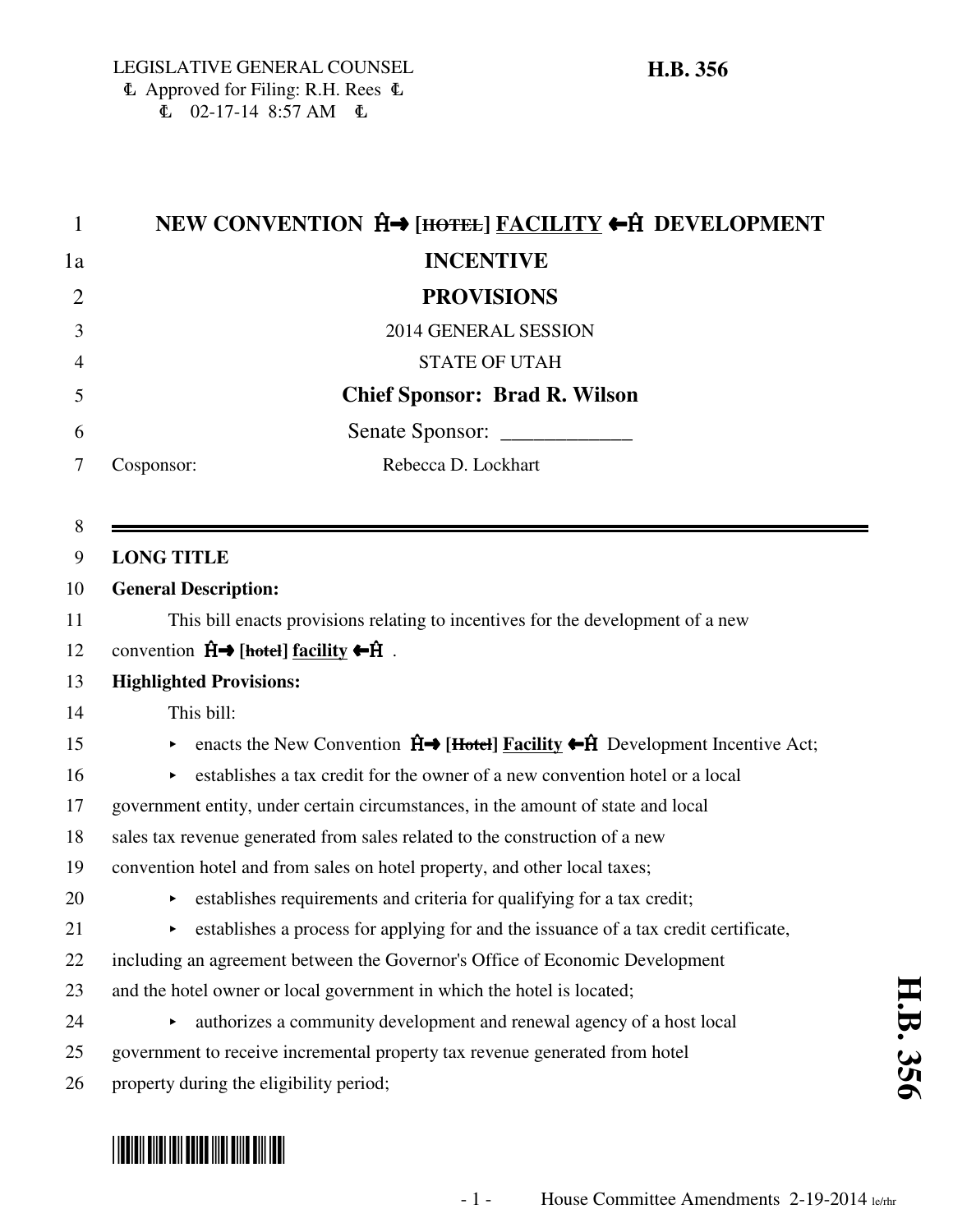## **02-17-14 8:57 AM H.B. 356**

| 58  | 63M-1-3411, Utah Code Annotated 1953                                                                                         |
|-----|------------------------------------------------------------------------------------------------------------------------------|
| 59  | 63M-1-3412, Utah Code Annotated 1953                                                                                         |
| 60  |                                                                                                                              |
| 61  | Be it enacted by the Legislature of the state of Utah:                                                                       |
| 62  | Section 1. Section 17-31-9 is enacted to read:                                                                               |
| 63  | 17-31-9. Payment to Stay Another Day and Bounce Back Account.                                                                |
| 64  | A county in which a qualified hotel, as defined in Section 63M-1-3402, is located shall                                      |
| 65  | make an annual payment to the Division of Finance:                                                                           |
| 66  | (1) for deposit into the Stay Another Day and Bounce Back Account, established in                                            |
| 67  | Section 63M-1-3411;                                                                                                          |
| 68  | (2) for any year in which the Governor's Office of Economic Development issues a tax                                         |
| 69  | credit certificate, as defined in Section 63M-1-3402; and                                                                    |
| 70  | (3) in the amount of 5% of the state portion, as defined in Section 63M-1-3402 $\hat{H} \rightarrow$ [, of the               |
| 71  | <u>tax credit, as defined in Section 63M-1-3402, awarded by the tax credit certificate</u> $\blacktriangleright$ $\hat{H}$ . |
| 72  | Section 2. Section 59-7-616 is enacted to read:                                                                              |
| 73  | 59-7-616. Refundable tax credit for certain business entities.                                                               |
| 74  | (1) As used in this section:                                                                                                 |
| 75  | $\hat{H}$ $\rightarrow$ $\left[\left(a\right)$ "Eligibility period" has the same meaning as defined in Section 63M-1-3402.   |
| 76  | $[\phi]$ (a) $\leftarrow$ $\hat{H}$ "Office" means the Governor's Office of Economic Development.                            |
| 77  | $\hat{H}$ (c) (b) $\leftarrow \hat{H}$ "Pass-through entity" has the same meaning as defined in                              |
| 77a | Section 59-10-1402.                                                                                                          |
| 78  | $\hat{H}$ (d) (c) $\leftarrow$ $\hat{H}$ "Pass-through entity taxpayer" has the same meaning as defined in Section           |
| 79  | 59-10-1402.                                                                                                                  |
| 80  | $\hat{H}$ (e) (d) $\leftarrow \hat{H}$ "Tax credit certificate" has the same meaning as defined in                           |
| 80a | Section 63M-1-3402.                                                                                                          |
| 81  | $\hat{H}$ (the $\hat{H}$ ) (e) $\leftarrow \hat{H}$ "Tax credit recipient" has the same meaning as defined in                |
| 81a | Section 63M-1-3402.                                                                                                          |
| 82  | (2) (a) Subject to the other provisions of this section, a tax credit recipient that is a                                    |
| 83  | corporation may claim a refundable tax credit as provided in Subsection (3).                                                 |
| 84  | (b) If the tax credit recipient is a pass-through entity, the pass-through entity shall pass                                 |
| 85  | through to one or more pass-through entity taxpayers of the pass-through entity, in accordance                               |
| 86  | with Chapter 10, Part 14, Pass-Through Entities and Pass-Through Entity Taxpayers Act, a                                     |
| 87  | refundable tax credit that the tax credit recipient could otherwise claim under this section.                                |
| 88  | (3) The amount of a tax credit is the amount listed as the tax credit amount on the tax                                      |
|     |                                                                                                                              |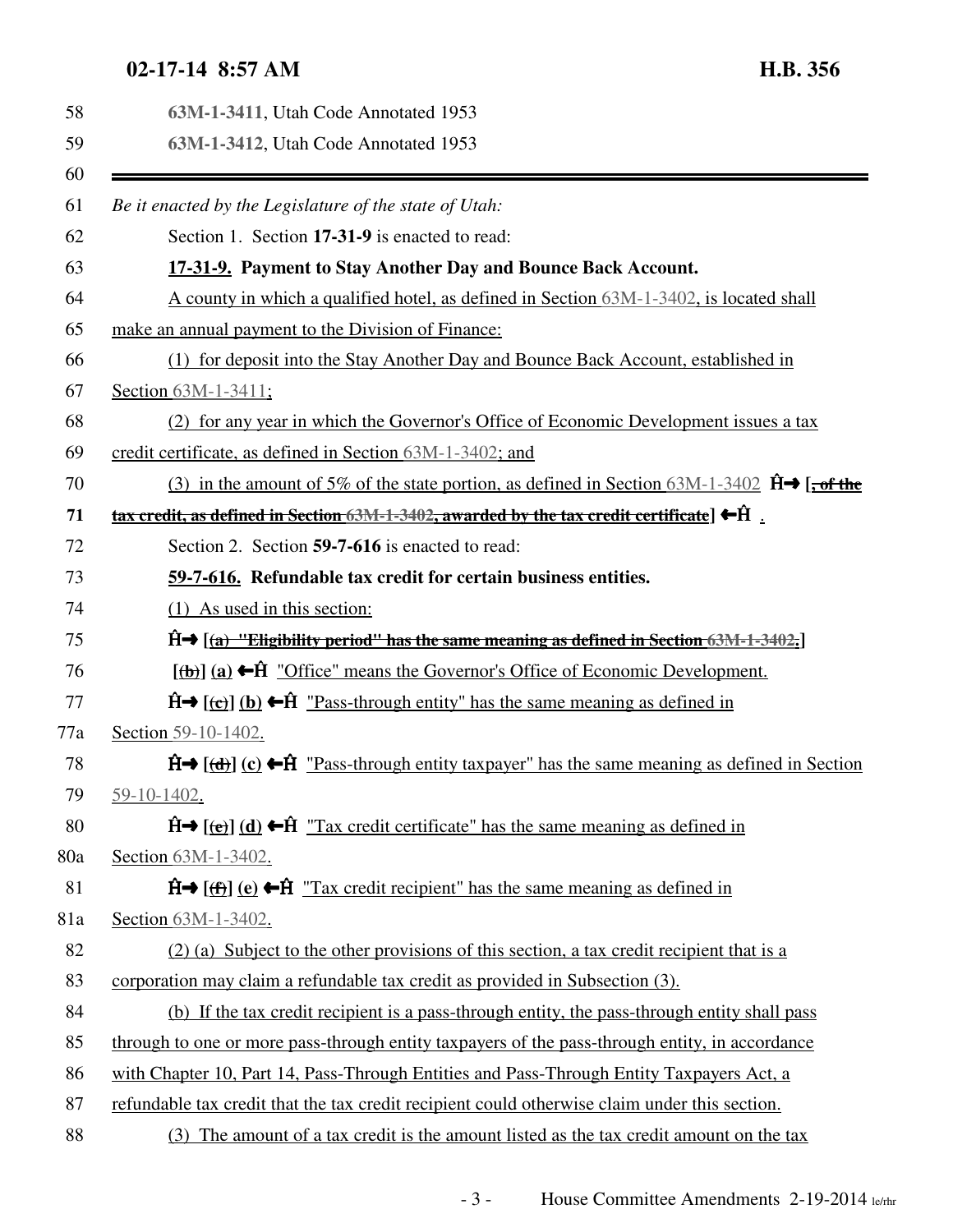| 89   | credit certificate that the office issues to the tax credit recipient for the taxable year.                          |
|------|----------------------------------------------------------------------------------------------------------------------|
| 90   | (4) A tax credit recipient:                                                                                          |
| 91   | (a) may claim or pass through a tax credit in a taxable year other than the taxable year                             |
| 92   | during which the tax credit recipient has been issued a tax credit certificate; and                                  |
| 93   | (b) may not claim a tax credit under both this section and Section 59-7-1110.                                        |
| 94   | (5) (a) In accordance with any rules prescribed by the commission under Subsection                                   |
| 95   | $(5)(b)$ , the commission shall:                                                                                     |
| 96   | (i) make a refund to a tax credit recipient that claims a tax credit under this section if                           |
| 97   | the amount of the tax credit exceeds the tax credit recipient's tax liability under this chapter;                    |
| 98   | and                                                                                                                  |
| 99   | (ii) transfer at least annually from the General Fund into the Education Fund an amount                              |
| 100  | equal to the amount of tax credit claimed under this section.                                                        |
| 101  | (b) In accordance with Title 63G, Chapter 3, Utah Administrative Rulemaking Act, the                                 |
| 102  | commission may make rules providing procedures for making:                                                           |
| 103  | (i) a refund to a tax credit recipient or pass-through entity taxpayer as required by                                |
| 104  | Subsection $(5)(a)(i)$ ; or                                                                                          |
| 105  | (ii) transfers from the General Fund into the Education Fund as required by Subsection                               |
| 106  | $(5)(a)(ii)$ .                                                                                                       |
| 107  | Section 3. Section 59-10-1110 is enacted to read:                                                                    |
| 108  | 59-10-1110. Refundable tax credit for certain business entities.                                                     |
| 109  | (1) As used in this section:                                                                                         |
| 110  | $\hat{H}$ $\rightarrow$ [(a) "Eligibility period" has the same meaning as defined in Section 63M-1-3402.]            |
| 111  | $[\frac{1}{2} \cdot \hat{H}]$ (a) $\leftarrow \hat{H}$ "Office" means the Governor's Office of Economic Development. |
| 112  | $\hat{H}$ ((c) (b) $\leftarrow \hat{H}$ "Pass-through entity" has the same meaning as defined in                     |
| 112a | Section 59-10-1402.                                                                                                  |
| 113  | $\hat{H}$ (d) (c) $\leftarrow \hat{H}$ "Pass-through entity taxpayer" has the same meaning as defined in Section     |
| 114  | 59-10-1402.                                                                                                          |
| 115  | $\hat{H}$ (e) (d) $\leftarrow \hat{H}$ "Tax credit certificate" has the same meaning as defined in                   |
| 115a | Section 63M-1-3402.                                                                                                  |
| 116  | $\hat{H}$ (f) (e) $\leftarrow$ $\hat{H}$ "Tax credit recipient" has the same meaning as defined i                    |
| 116a | Section 63M-1-3402.                                                                                                  |
| 117  | (2) (a) Subject to the other provisions of this section, a tax credit recipient may claim a                          |
| 118  | refundable tax credit as provided in Subsection (3).                                                                 |
| 119  | (b) If the tax credit recipient is a pass-through entity, the pass-through entity shall pass                         |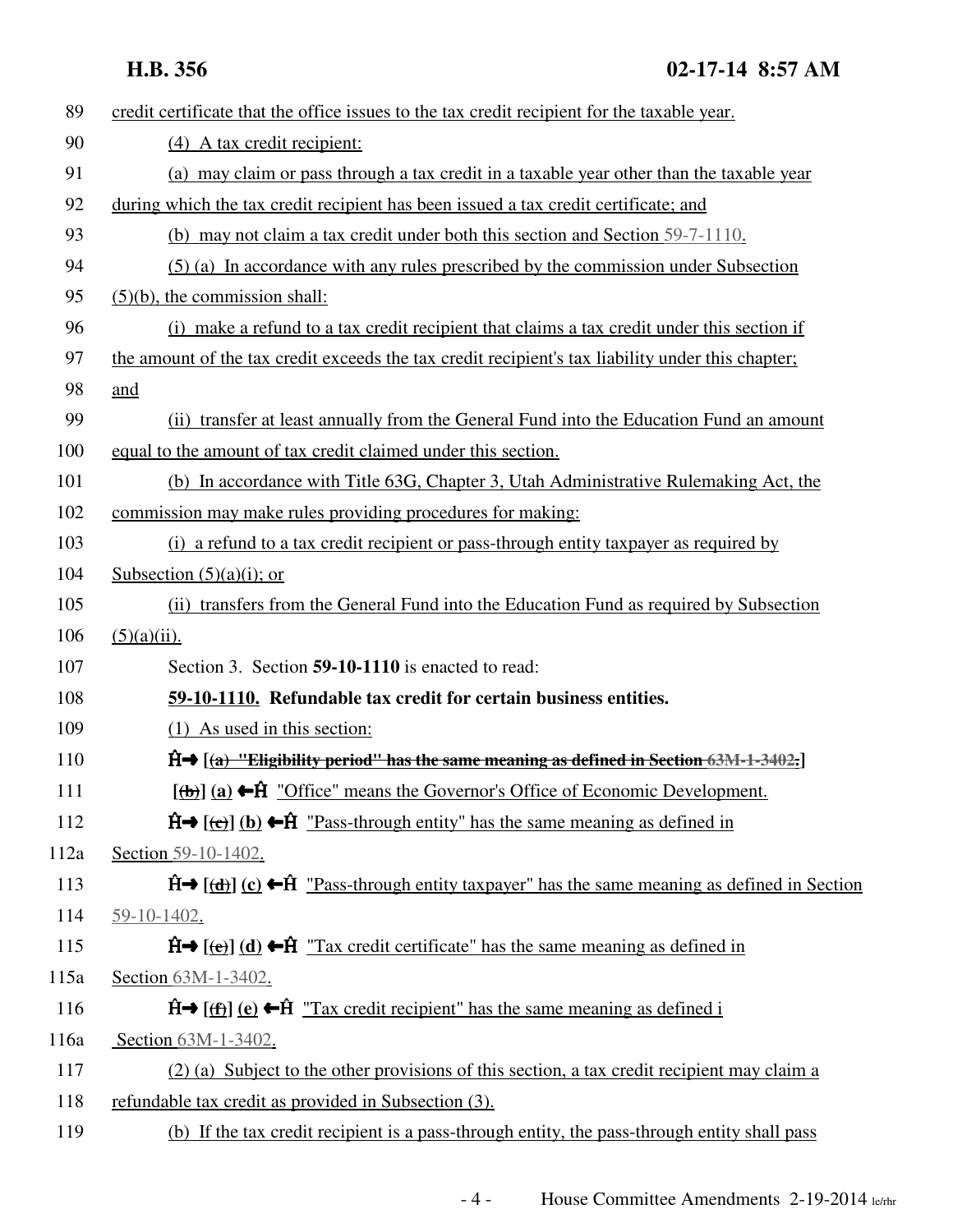## 02-17-14 8:57 AM

| <b>H.B. 3</b> | 56 |
|---------------|----|
|---------------|----|

| 182  | related to the management or operation of the office.                                                 |
|------|-------------------------------------------------------------------------------------------------------|
| 183  | Section 5. Section 63M-1-3401 is enacted to read:                                                     |
| 184  | Part 34. New Convention Hotel Development Incentive Act                                               |
| 185  | 63M-1-3401. Title.                                                                                    |
| 186  | This part is known as the "New Convention $\hat{H}$ [Hotel] Facility $\leftarrow \hat{H}$ Development |
| 186a | Incentive Act."                                                                                       |
| 187  | Section 6. Section 63M-1-3402 is enacted to read:                                                     |
| 188  | 63M-1-3402. Definitions.                                                                              |
| 189  | As used in this part:                                                                                 |
| 190  | (1) "Agreement" means an agreement described in Section 63M-1-3403.                                   |
| 191  | (2) "Commission" means the Utah State Tax Commission.                                                 |
| 192  | (3) "Committee" means the independent review committee established as provided in                     |
| 193  | Subsection 63M-1-3404(1).                                                                             |
| 194  | (4) "Community development and renewal agency" has the same meaning as defined in                     |
| 195  | Section 17C-1-102.                                                                                    |
| 196  | (5) "Eligibility period" means:                                                                       |
| 197  | (a) the period that:                                                                                  |
| 198  | (i) begins the date construction of a qualified hotel begins, and                                     |
| 199  | (ii) ends $\hat{H} \rightarrow \underline{H}$                                                         |
| 199a | (A) for purposes of the state portion, $\leftarrow$ $\hat{H}$                                         |
| 199b | 20 years after the date of initial occupancy of that qualified hotel; or                              |
| 199c | $\hat{H}$ (B) for purposes of the local portion, 25 years after the date of initial occupancy of      |
| 199d | that hotel; or $\leftarrow \hat{H}$                                                                   |
| 200  | (b) as provided in an agreement between the office and a qualified hotel owner or host                |
| 201  | local government, a period that:                                                                      |
| 202  | (i) begins no earlier than the date construction of a qualified hotel begins; and                     |
| 203  | (ii) is shorter than the period described in Subsection $(5)(a)$ .                                    |
| 204  | (6) "Host agency" means the community development and renewal agency of the host                      |
| 205  | local government.                                                                                     |
| 206  | (7) "Host local government" means:                                                                    |
| 207  | (a) a county that enters into an agreement with the office for the construction of a                  |
| 208  | qualified hotel within the unincorporated area of the county; or                                      |
| 209  | (b) a city or town that enters into an agreement with the office for the construction of a            |
| 210  | qualified hotel within the boundary of the city or town.                                              |
| 211  | (8) "Hotel property" means a qualified hotel and any property that is included in the                 |
| 212  | same development as the qualified hotel, including convention, exhibit, and meeting space,            |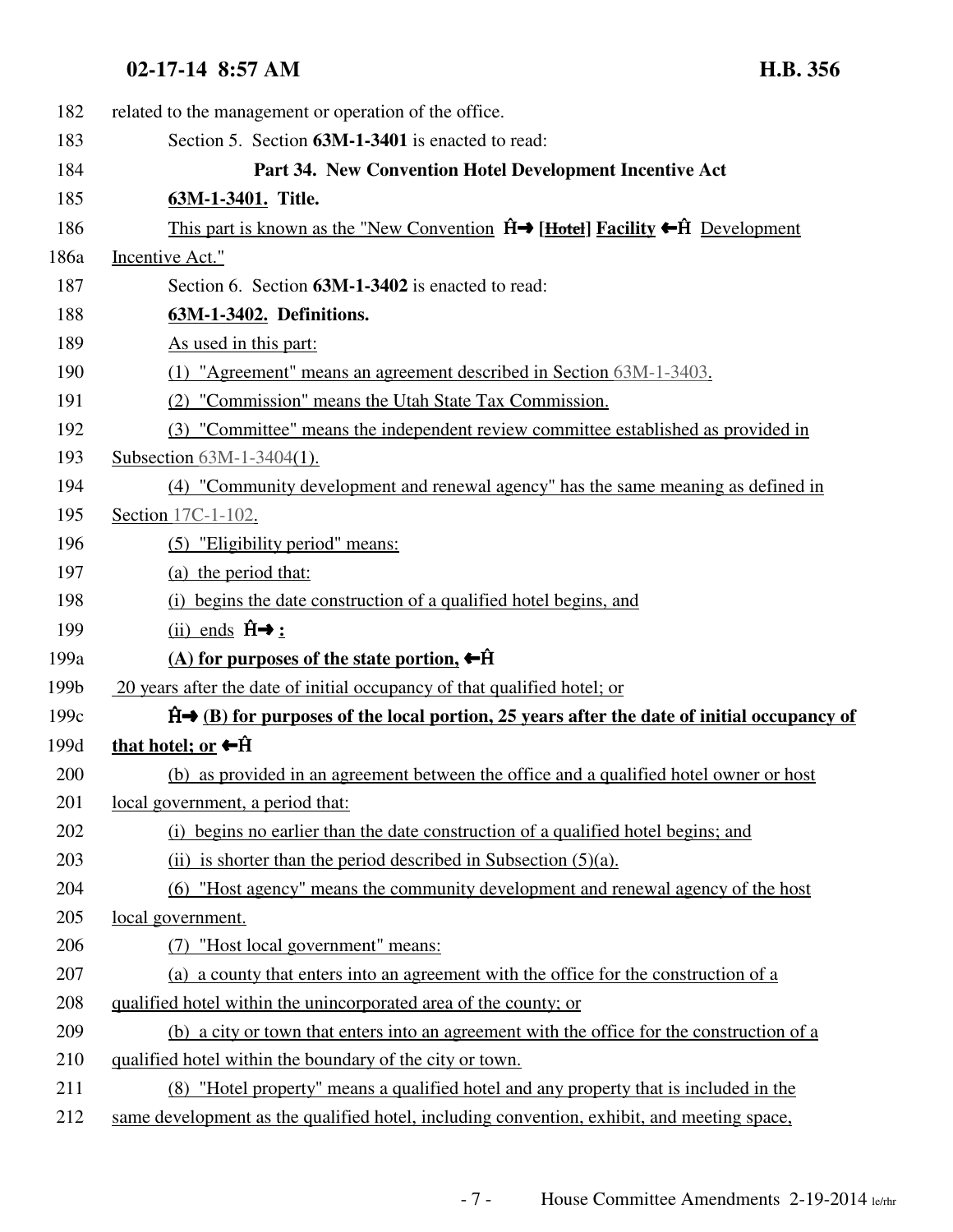| 213  | retail shops, restaurants, parking, and other ancillary facilities and amenities.                                                           |
|------|---------------------------------------------------------------------------------------------------------------------------------------------|
| 214  | (9) "Incremental property tax revenue" means the amount of property tax revenue                                                             |
| 215  | generated from hotel property that equals the difference between:                                                                           |
| 216  | (a) the amount of property tax revenue generated in any tax year by all taxing entities                                                     |
| 217  | from hotel property, using the current assessed value of the hotel property; and                                                            |
| 218  | (b) the amount of property tax revenue that would be generated that tax year by all                                                         |
| 219  | taxing entities from hotel property, using a base taxable value of the hotel property as                                                    |
| 220  | established by the county in which the hotel property is located.                                                                           |
| 221  | $(10)$ "Local portion" means $\hat{H} \rightarrow \hat{H}$                                                                                  |
| 221a | (a) ← ft the portion of new tax revenue that is not the state portion $\hat{H} \rightarrow \begin{bmatrix} \cdot \cdot \end{bmatrix}$ ; and |
| 221b | (b) incremental property tax revenue. $\leftarrow \hat{H}$                                                                                  |
| 222  | $(11)$ "New tax revenue" means:                                                                                                             |
| 223  | (a) all incremental new revenue generated from a tax under Title 59, Chapter 12, Sales                                                      |
| 224  | and Use Tax Act, on transactions occurring during the eligibility period as a result of the                                                 |
| 225  | construction of a qualified hotel, including purchases made by a qualified hotel owner and its                                              |
| 226  | subcontractors; $\hat{H} \rightarrow$ [and] $\leftarrow \hat{H}$                                                                            |
| 227  | (b) all incremental new revenue generated from a tax under Title 59, Chapter 12, Sales                                                      |
| 228  | and Use Tax Act, on transactions occurring on hotel property during the eligibility                                                         |
| 228a | period $\hat{H} \rightarrow [\frac{1}{2}]$ ; and                                                                                            |
| 228b | (c) all incremental new revenue generated from a tax under Title 59, Chapter 12, Sales                                                      |
| 228c | and Use Tax Act, on transactions by a third-party seller occurring other than on hotel                                                      |
| 228d | property during the eligibility period, if:                                                                                                 |
| 228e | (i) the transaction is subject to a tax under Title 59, Chapter 12, Sales and Use Tax Act;                                                  |
| 228f | and                                                                                                                                         |
| 228g | (ii) the third-party seller voluntarily consents to the disclosure of information to the                                                    |
| 228h | office, as provided in Subsection 63M-1-3405(1)(b)(i)(E). ←Ĥ                                                                                |
| 229  | (12) "Public infrastructure" means:                                                                                                         |
| 230  | (a) water, sewer, storm drainage, electrical, telecommunications, and other similar                                                         |
| 231  | systems and lines;                                                                                                                          |
| 232  | (b) streets, roads, curbs, gutters, sidewalks, walkways, parking facilities, and public                                                     |
| 233  | transportation facilities; and                                                                                                              |
| 234  | (c) other buildings, facilities, infrastructure, and improvements that benefit the public.                                                  |
| 235  | (13) "Qualified hotel" means a single, full-service hotel constructed in the state on or                                                    |
| 236  | after July 1, 2014 that:                                                                                                                    |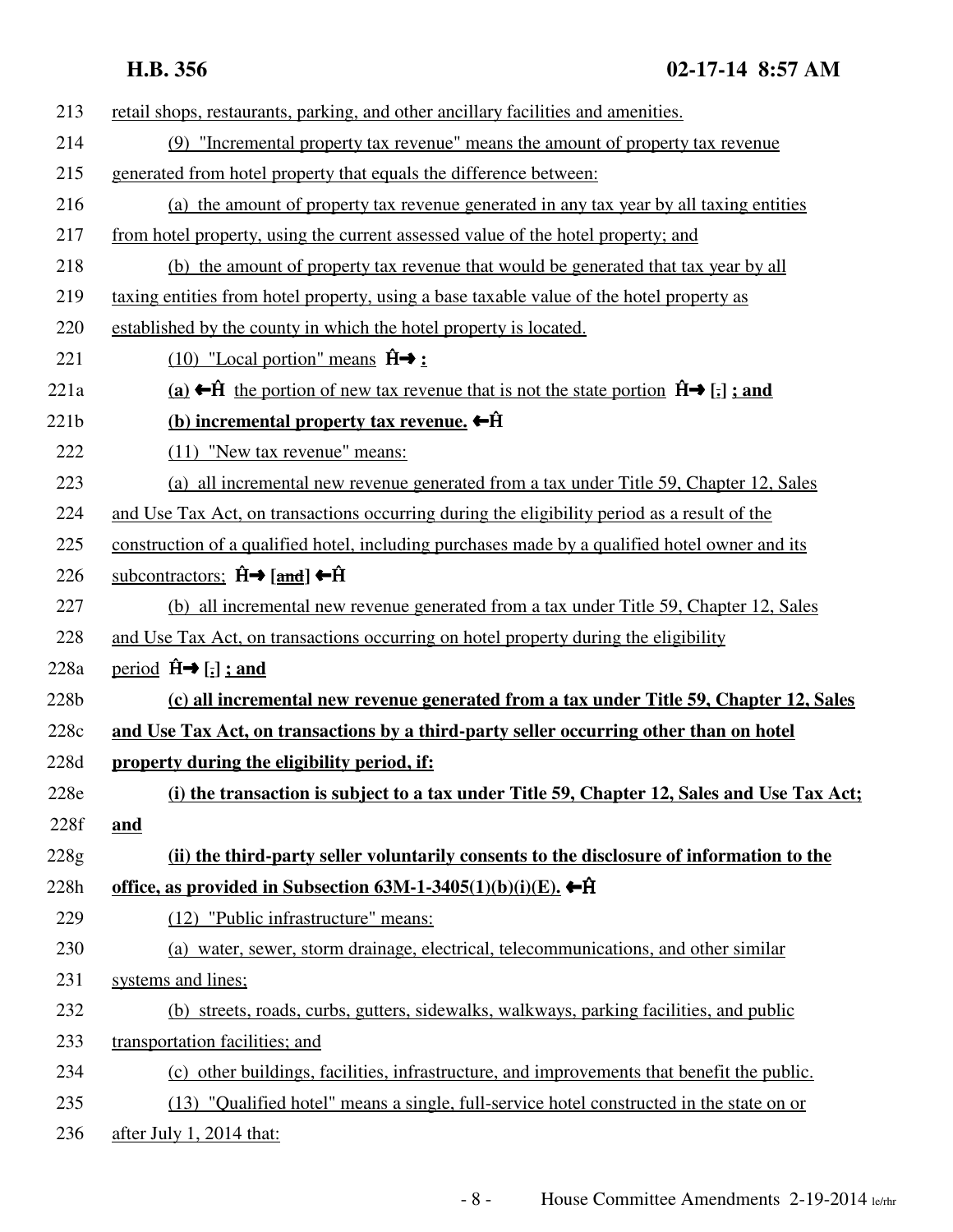| 244          | (16) "State portion" means the portion of new tax revenue that is attributable to a tax                              |
|--------------|----------------------------------------------------------------------------------------------------------------------|
| 245          | imposed under Subsection 59-12-103(2)(a)(i)(A).                                                                      |
| 246          | (17) "Tax credit" means a tax credit under Section 59-7-616 or 59-10-1110.                                           |
| 247          | (18) "Tax credit amount" means the amount the office lists as a tax credit on a tax                                  |
| 248          | credit certificate.                                                                                                  |
| 249          | (19) "Tax credit applicant" means a qualified hotel owner or host local government                                   |
| 250          | that:                                                                                                                |
| 251          | (a) has entered into an agreement with the office; and                                                               |
| 252          | (b) pursuant to that agreement, submits an application for the issuance of a tax credit                              |
| 253          | certificate.                                                                                                         |
| 254          | (20) "Tax credit certificate" means a certificate issued by the office that includes:                                |
| 255          | (a) the name of the tax credit recipient;                                                                            |
| 256          | (b) the tax credit recipient's taxpayer identification number;                                                       |
| 257          | (c) the tax credit amount authorized under this part for a taxable year; and                                         |
| 258          | (d) other information as determined by the office.                                                                   |
| 259          | (21) "Tax credit recipient" means a tax credit applicant that has been issued a tax credit                           |
| 260          | certificate.                                                                                                         |
| 260a         | $\hat{H}$ (22) "Third-party seller" means a person who is a seller in a transaction:                                 |
| 260b         | (a) occurring other than on hotel property;                                                                          |
|              |                                                                                                                      |
| 260c         |                                                                                                                      |
|              | $(b)$ that is:                                                                                                       |
| 260d<br>260e | (i) the sale, rental, or lease of a room or of convention or exhibit space or other facilities                       |
| 260f         | on hotel property; or                                                                                                |
|              | (ii) the sale of tangible personal property or a service on hotel property; and                                      |
| 260g         | (c) that is subject to a tax under Title 59, Chapter 12, Sales and Use Tax Act. $\leftarrow$ $\hat{H}$               |
| 261<br>262   | Section 7. Section 63M-1-3403 is enacted to read:                                                                    |
| 263          | 63M-1-3403. Agreement for development of new convention hotel -- Tax credit<br>authorized -- Agreement requirements. |
| 264          | (1) The office, wih the board's advice, may enter into an agreement with a qualified                                 |
| 265          | hotel owner or a host local government:                                                                              |
| 266          | (a) for the development of a qualified hotel; and                                                                    |
| 267          | (b) to authorize a tax credit:                                                                                       |
| 268          | (i) to the qualified hotel owner or host local government, but not both;                                             |
| 269          | (ii) for a period not to exceed the eligibility period; and                                                          |
| 270          | (iii) if all applicable requirements of this part and the agreement are met.                                         |
| 271          | (2) An agreement shall:                                                                                              |
| 272          | (a) specify the requirements for a tax credit recipient to qualify for a tax credit;                                 |
| 273          | (b) with respect to the state portion of any tax credit that the tax credit recipient may                            |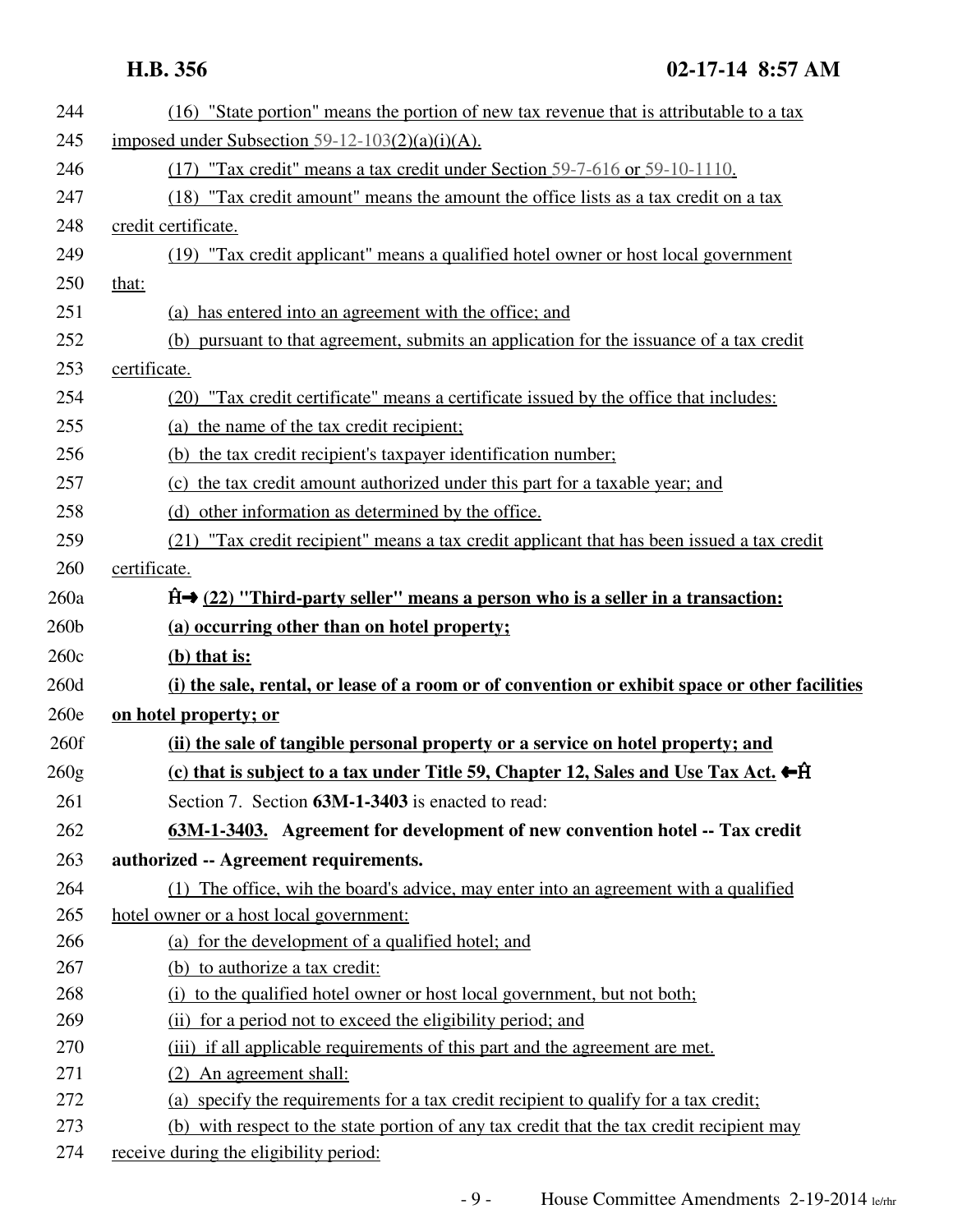## **02-17-14 8:57 AM H.B. 356**

| 337  | (B) documentation of the new tax revenue generated during the preceding year;                                                |
|------|------------------------------------------------------------------------------------------------------------------------------|
| 338  | (C) a document in which the qualified hotel owner expressly directs and authorizes the                                       |
| 339  | commission to disclose to the office the qualified hotel owner's tax returns and other                                       |
| 340  | information that would otherwise be subject to confidentiality under Section 59-1-403 or                                     |
| 341  | Section 6103, Internal Revenue Code;                                                                                         |
| 342  | (D) a document in which the qualified hotel's direct vendors, lessees, or subcontractors,                                    |
| 343  | as applicable, expressly direct and authorize the commission to disclose to the office the tax                               |
| 344  | returns and other information of those vendors, lessees, or subcontractors that would otherwise                              |
| 345  | be subject to confidentiality under Section 59-1-403 or Section 6103, Internal Revenue Code;                                 |
| 346  | $\hat{H} \rightarrow$ [and]                                                                                                  |
| 346a | (E) a document in which a third-party seller expressly and voluntarily directs and                                           |
| 346b | authorizes the commission to disclose to the office the third-party seller's tax returns and other                           |
| 346c | information that would otherwise be subject to confidentiality under Section 59-1-403 or                                     |
| 346d | Section 6103, Internal Revenue Code, and that shows the amount of tax under Title 59,                                        |
| 346e | Chapter 12, Sales and Use Tax Act, that the third-party seller has collected in a transaction                                |
| 346f | occurring other than on hotel property for the sale, rental, or lease of a room or of convention                             |
| 346g | or exhibit space or other facilities on hotel property or for the sale of tangible personal                                  |
| 346h | property or a service on hotel property; and                                                                                 |
| 347  | $[\frac{f(E)}{E}]$ (F) $\leftarrow \hat{H}$ documentation verifying that the qualified hotel owner has satisfied the         |
| 348  | performance benchmarks outlined in the agreement;                                                                            |
| 349  | (ii) for an application submitted by a host local government, documentation of the new                                       |
| 350  | tax revenue generated during the preceding year;                                                                             |
| 351  | (c) if the host local government intends to assign the tax credit sought in the tax credit                                   |
| 352  | application to a community development and renewal agency:                                                                   |
| 353  | (i) the taxpayer identification number of the community development and renewal                                              |
| 354  | <u>agency; and</u>                                                                                                           |
| 355  | (ii) a document signed by the governing body members of the community development                                            |
| 356  | and renewal agency that expressly directs and authorizes the commission to disclose to the                                   |
| 357  | office the agency's tax returns and other information that would otherwise be subject to                                     |
| 358  | confidentiality under Section 59-1-403 or Section 6103, Internal Revenue Code; and                                           |
| 359  | (d) a statement provided by an independent certified public accountant, at the tax credit                                    |
| 360  | applicant's expense, attesting to the accuracy of the documentation of new tax revenue.                                      |
| 361  | (2) (a) The office shall submit to the commission the documents described in                                                 |
| 362  | <u>Subsections <math>(1)(b)(i)(C)</math> and <math>(1)(c)(ii)</math> authorizing disclosure of the tax returns and other</u> |
| 363  | information.                                                                                                                 |
| 364  | (b) Upon receipt of the documents described in Subsection $(2)(a)$ , the commission shall                                    |
| 365  | provide the office the tax returns and other information described in those documents.                                       |
| 366  | (3) If the office determines that the tax returns and other information is inadequate to                                     |
| 367  | validate the issuance of a tax credit certificate, the office shall inform the tax credit applicant                          |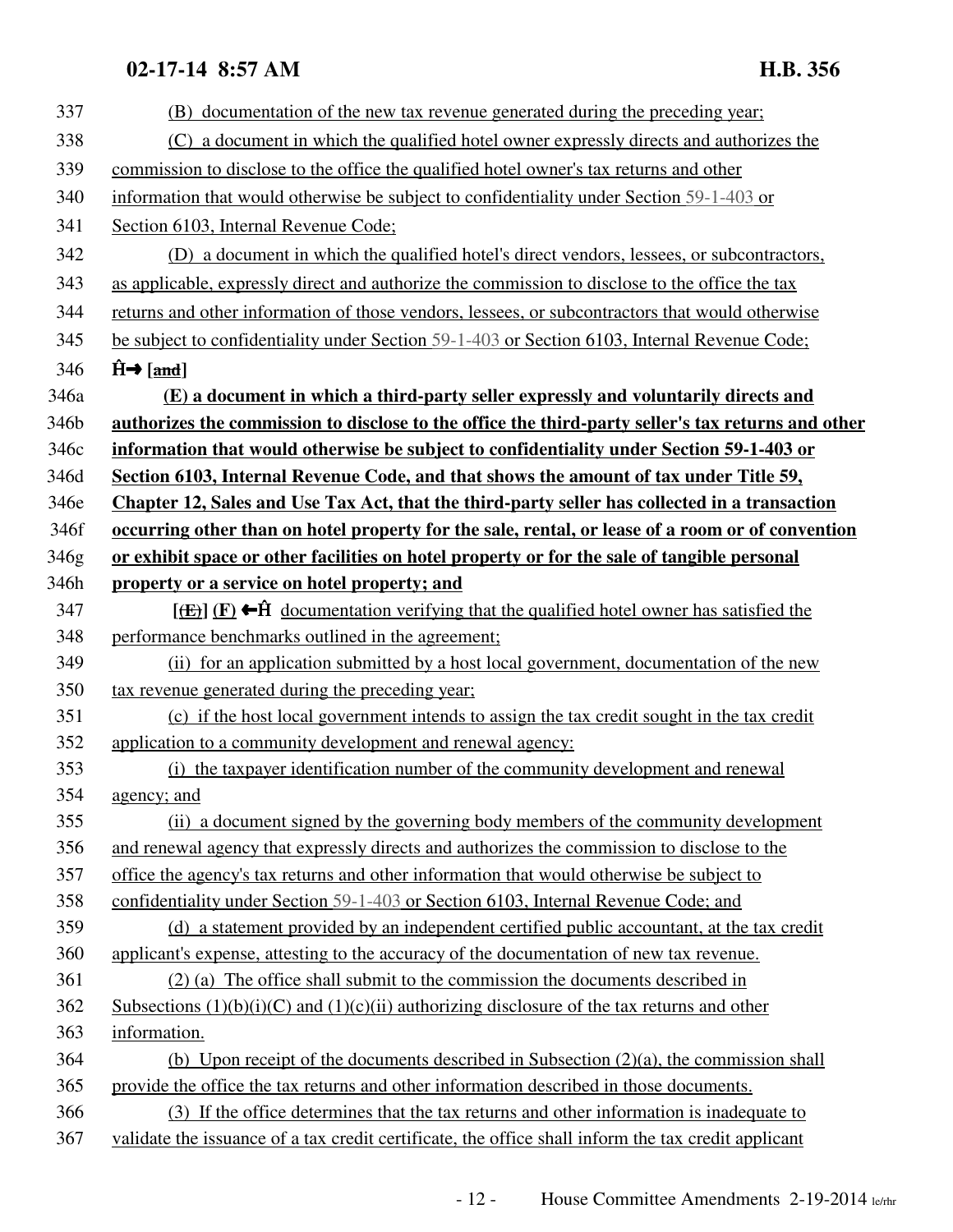| 430 | providing tax credits; and                                                                 |
|-----|--------------------------------------------------------------------------------------------|
| 431 | (d) the estimated and actual costs and economic benefits of the tax credit commitments     |
| 432 | that the office made.                                                                      |
| 433 | (2) The office shall post the annual report under Subsection (1) on its website and on a   |
| 434 | state website.                                                                             |
| 435 | Section 15. Section 63M-1-3411 is enacted to read:                                         |
| 436 | 63M-1-3411. Stay Another Day and Bounce Back Account.                                      |
| 437 | (1) As used in this section:                                                               |
| 438 | (a) "Account" means the Stay Another Day and Bounce Back Account, established in           |
| 439 | Subsection $(2)$ .                                                                         |
| 440 | (b) "Board" means the Board of Tourism Development created in Section 63M-1-1401.          |
| 441 | (2) There is created within the General Fund a restricted account known as the Stay        |
| 442 | Another Day and Bounce Back Account.                                                       |
| 443 | (3) The account shall:                                                                     |
| 444 | (a) be administered by the board;                                                          |
| 445 | (b) earn interest; and                                                                     |
| 446 | (c) be funded by:                                                                          |
| 447 | (i) annual payments under Section $17-31-9$ from the county in which a qualified hotel     |
| 448 | is located; and                                                                            |
| 449 | (ii) any money that the Legislature chooses to appropriate to the account.                 |
| 450 | (4) Interest earned by the account shall be deposited into the account.                    |
| 451 | The board may use money in the account to pay for a tourism program of<br>(5)              |
| 452 | advertising, marketing, and branding of the state, taking into consideration the long-term |
| 453 | strategic plan, economic trends, and opportunities for tourism development on a statewide  |
| 454 | basis.                                                                                     |
| 455 | $\hat{H} \rightarrow$ $(6)$ The Division of Finance shall:                                 |
| 456 | (a) certify money deposited into the account as set aside for the account; and             |
| 457 | (b) report money deposited into the account to the Office of the Legislative Fiscal        |
| 458 | <u>Analyst.</u> ] ←Ĥ                                                                       |
| 459 | Section 16. Section 63M-1-3412 is enacted to read:                                         |
| 460 | 63M-1-3412. Authorized expenditures of tax credit money.                                   |